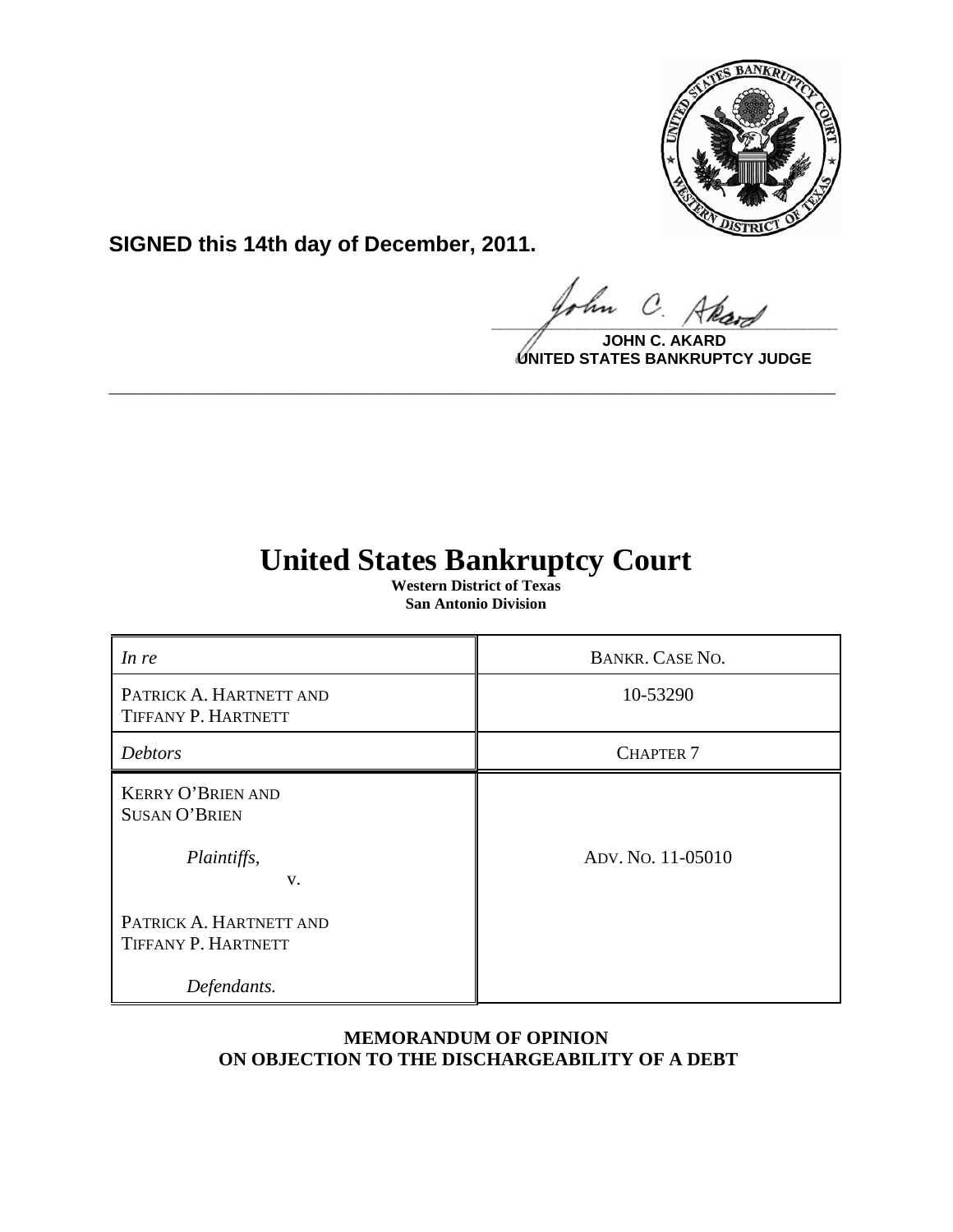In this adversary proceeding Kerry O'Brien and Susan O'Brien seek to have their claim against Patrick A. Hartnett declared not discharged in Mr. Harnett's bankruptcy pursuant to  $\S$ 523(a)(2), (4), and (6) of the Bankruptcy Code.<sup>[1](#page-1-0)</sup> Originally Tiffany P. Harnett was named as a defendant in this adversary proceeding but she was non-suited during the trial.

#### Background

Effective January 29, 2008, Mr. and Mrs. O'Brien entered into a 13 page Agreement Between Owner and Contractor for Construction of Residence with Sally F. Powell Company, Inc., a Texas corporation [O'Brien Exhibit 1] (the "Contract"). The house was to be built on a lot owned by the O'Briens known as 12 Highgate in Bexar County, Texas. The Contract was signed on behalf of the contractor by its President, Chad Powell. The contractor did business as Chad Powell Homes. The Contract contained Insulation Characteristics in ¶ 2.10 but was subject to both parties approving the plans and specifications [¶ 8.02]. Mr. Powell signed the General Conditions [O'Brien Exhibit 2] on March 18, 2008. Presumably the O'Briens signed that document about the same time. The General Conditions recites that the plans were by Sam Allen Design and contain what one would consider the specifications for the construction.

The Contract Sum specified in ¶ 3.1 of the Contract was \$1,105,611.00 "subject to any addition or reduction in amount thereof pursuant to authorized Change Orders." Paragraph 3.2 states:

The Contract Sum shall include Contractor's profit, plus all direct and indirect costs of the Work including, without limitation, all building permits, insurance, all sales, consumer, use and similar taxes for the work or portions thereof, along with all federal income taxes.

The terms "Commencement Date" and "Completion Date" are both defined on page 2 of the Contract. The work is to commence when a building permit is secured and the Completion Date is "the date of substantial Completion and notice to Owner, but not later than 365 days after the Commencement Date, unless such Commencement Date is extended by the terms of the Contract Documents or due to an Excused Delay."

With respect to change orders,  $\P$  8.01 states:

**Payment for Change Orders.** Change Orders over \$2,500.00 in the aggregate, if in favor of Contractor, shall be paid to Contractor, at the option of Contractor, by Owner at execution of such Change Order. All Change Orders, for which a credit is due Owner, shall be credited to Owner at the time the deleted item would have otherwise been incorporated into the Work. All other Change Orders shall be paid or credited as part of the Final Payment (emphasis in original).

During the trial, change orders in favor of the owner were referred to as "reverse change orders."

The O'Briens financed the construction so that it was not necessary for the contractor to obtain construction financing. Mr. O'Brien testified that he sold stock for approximately \$500,000 for the construction of the home and borrowed the balance from a bank. Apparently he deposited his funds with the bank which transferred funds to the contractor's account in

<span id="page-1-0"></span><sup>&</sup>lt;sup>1</sup>The Bankruptcy Code is 11 USC §101 *et. seq.* References to sections are to the Bankruptcy Code unless otherwise specified.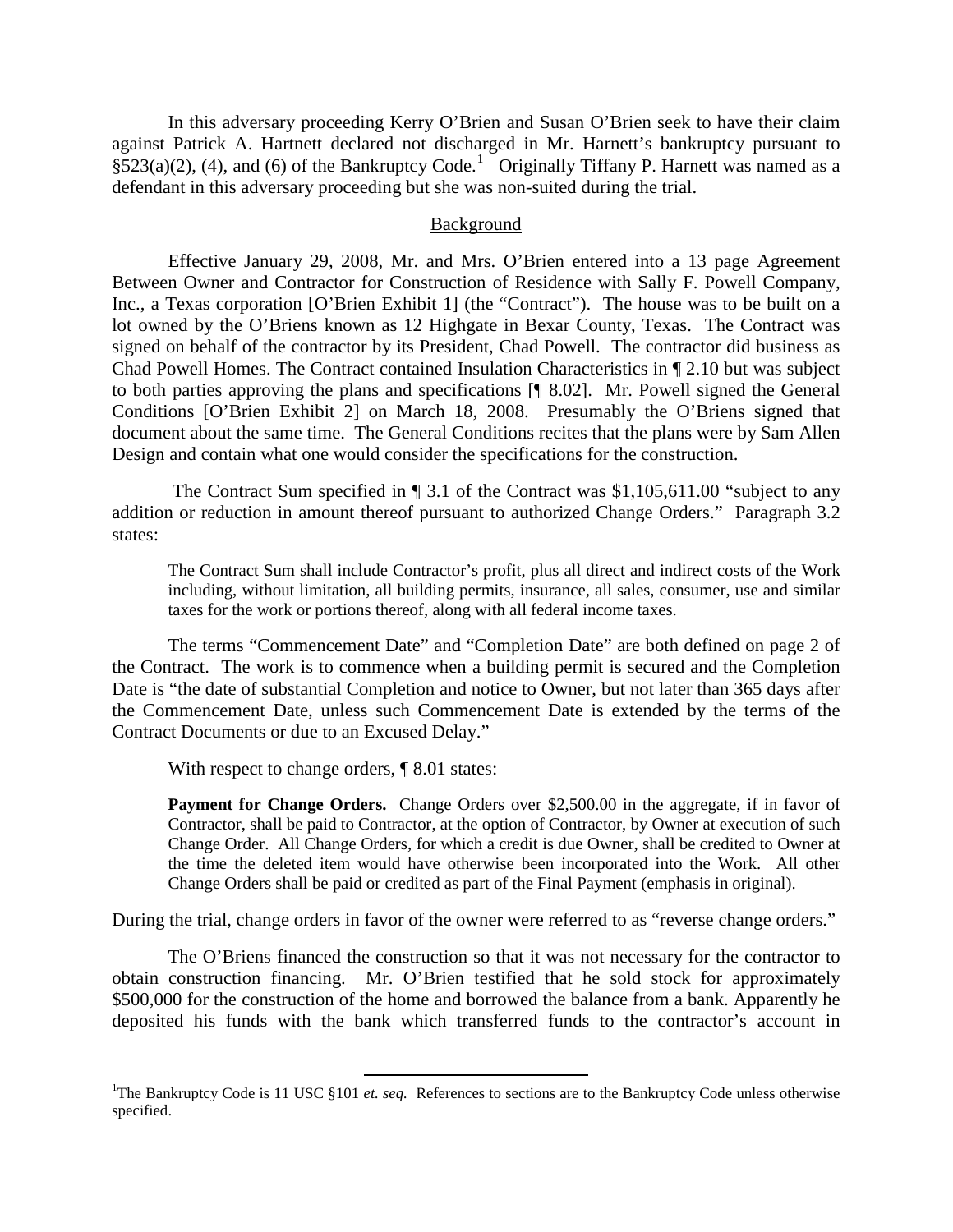accordance with draw requests. Pertinent provisions of the Contract with respect to such payments are:

**…**

**4.1 Progress Payments; Amounts.** Based on Draw Requests submitted to Owner by Contractor within a reasonable time prior to the date payment of the same is due, and subject to the approval of Lender, the Owner shall make Progress Payments to Contractor, on a weekly basis on Friday of each week. The amount of each Draw Request and the Progress Payment made pursuant thereto, shall be an amount, which, when added to the prior Draw Requests, represents the same proportion to the entire amount due Contractor, as provided for herein, that the percentage that the completed portion of the Work, at the time of such Draw Request bears to the entire Work.

**4.4 Application for Payments; Contents.** The Application for Payment shall set out the amount previously drawn, the amount being drawn, and the amount remaining to be drawn. Each Application for Payment shall contain Contractor's sworn statement, which shall constitute a warranty and representation, that the Work can be completed for the amount not yet drawn under the Contract and that the work for which payment is sought has been competed in accordance with the Contract Documents. No draws shall be available for goods in transit, or stored off site without the approval of Owner and proof of adequate insurance.

**4.5 Application of Funds.** The proceeds of any Payment made by Owner under this Agreement shall be solely for Work completed preceding the date of the Draw Request and shall be applied first by Contractor to the payment of any amounts owed by Contractor to subcontractors and suppliers, which are then due, prior to Contractor using any portion of said Payment for Contractor's own benefit. (emphasis in original)

Mrs. O'Brien said that she was at the job site most every day. The construction was supervised by Mr. Powell. When Ms. O'Brien needed to discuss monetary matters, she talked to Mr. Hartnett. During the course of construction, Mr. & Mrs. O'Brien decided to delete various items from the contract and have the work performed by other parties. Mr. Harnett agreed that they had the right to do that under the Contract and that various reverse change orders were entered into, resulting in approximately \$26,000 due to the O'Briens. Apparently the contractor drew all, or substantially all, of the Contract Sum so that at the time of closing the contractor did not have the funds to pay the O'Briens the \$26,000.

The testimony was that the construction started in "the spring of 2008" but the closing was not held until February 11, 2010. The reasons for the delay were not revealed in the evidence.

Mrs. O'Brien complained in an e-mail to the contractor on May 28, 2009 that the contractor had already drawn 95.75% of the Contract Sum and pointed out many items which still needed to be done. Mrs. O'Brien testified that she received about a dozen notices of unpaid invoices from various subcontractors and suppliers. O'Brien's Exhibit 4 lists six of such notices received between June 4, 2009 and November 5, 2009.

Mr. O'Brien said that they did not do the first walk through until October 2009.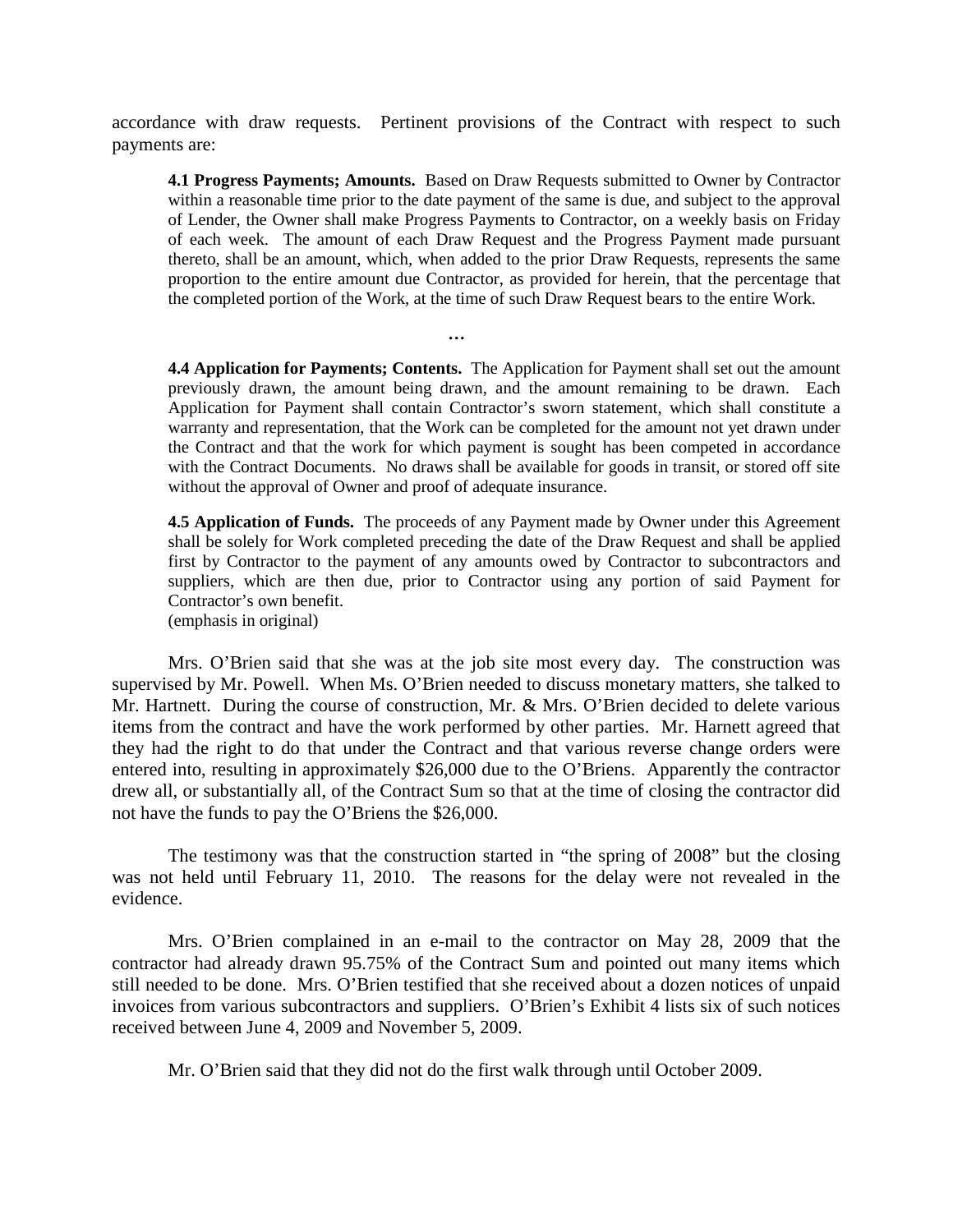An Affidavit of Completion and Indemnity for the benefit of the bank and the title insurance company signed by Mr. Powell states that all bills have been paid [O'Brien's Exhibit 8]. The affidavit is dated December 18, 2009 and recites that the completion date was July 28, 2009. Apparently the affidavit was not presented to the title company until the February 10, 2010 closing. The O'Briens stated that as far as they know, all of the suppliers and subcontractors have been paid. Mr. Hartnett also testified that all of the suppliers and subcontractors on this job have been paid.

On February 3, 2010, Mr. O'Brien learned that the contractor did not have the funds to give them a credit or pay them the \$26,000 for the reverse change orders at closing. Mr. O'Brien tried various methods to get some security for that obligation, but was unsuccessful. The only thing they got was a letter dated February 11, 2010 addressed to Mr. O'Brien stating "Chad Powell Homes acknowledges its obligation to you in the amount of \$26,000.00 for change orders. It is signed by Sally F. Powell Company, Inc. d/b/a Chad Powell Homes by Mr. Hartnett as "VP." A second copy of that letter, which corrected the address of the property involved was also signed Chad Powell without any indication of his title. [Both letters are in O'Brien's Exhibit 9]. Stephen Brook is an attorney who has represented Mr. Powell and his companies for a number of years. Mr. Brook acknowledged that he drafted the February 11, 2010 letter to be put on the company letterhead. He testified that his clients did not want to sign a note because they knew they could not pay it.

Mr. Hartnett, who was a Vice President of the company, ran the office portion of the business while Mr. Powell supervised the construction. Mr. Hartnett or someone under his supervision saw to it that change orders were properly recorded and posted. Mr. Hartnett testified that he did not have authority to sign checks for the company. He and Mr. Powell (his father-in-law) would discuss which bills should be paid; then Mr. Hartnett would prepare the checks for Mr. Powell's signature.

The business closed shortly after the February 11, 2010 closing on the O'Briens' house. Mr. & Mrs. Hartnett filed for relief under Chapter 7 of the Bankruptcy Code on August 31, 2010. Their Statement of Financial Affairs reflects several suits and judgments against them apparently arising out of construction contracts. Mr. Powell also filed for relief under Chapter 7 on August 31, 2010.

## **Discussion**

11 U.S.C. § 523(a)(2): Mr. Hartnett argues that the February 11, 2010 letter constitutes a novation so that it supersedes the prior obligation arising out of the construction contract. If it is a novation, then the court must look to §523(a)(2).

Section  $523(a)(2)(A)$  provides, that a debt will not be discharged in bankruptcy if it is "for money, property, services, or an extension, renewal, or refinancing of credit," to the extent that it was "obtained by false pretenses, a false representation, or actual fraud." 11 U.S.C. §  $523(a)(2)(A)$ . To establish "false pretenses" or "false representations" under section  $523(a)(2)(A)$  "the creditor must show '(1) a knowing and fraudulent falsehood; (2) describing past or current facts; (3) that was relied upon by the other party.'" *Turbo Aleae Invs., Inc. v.*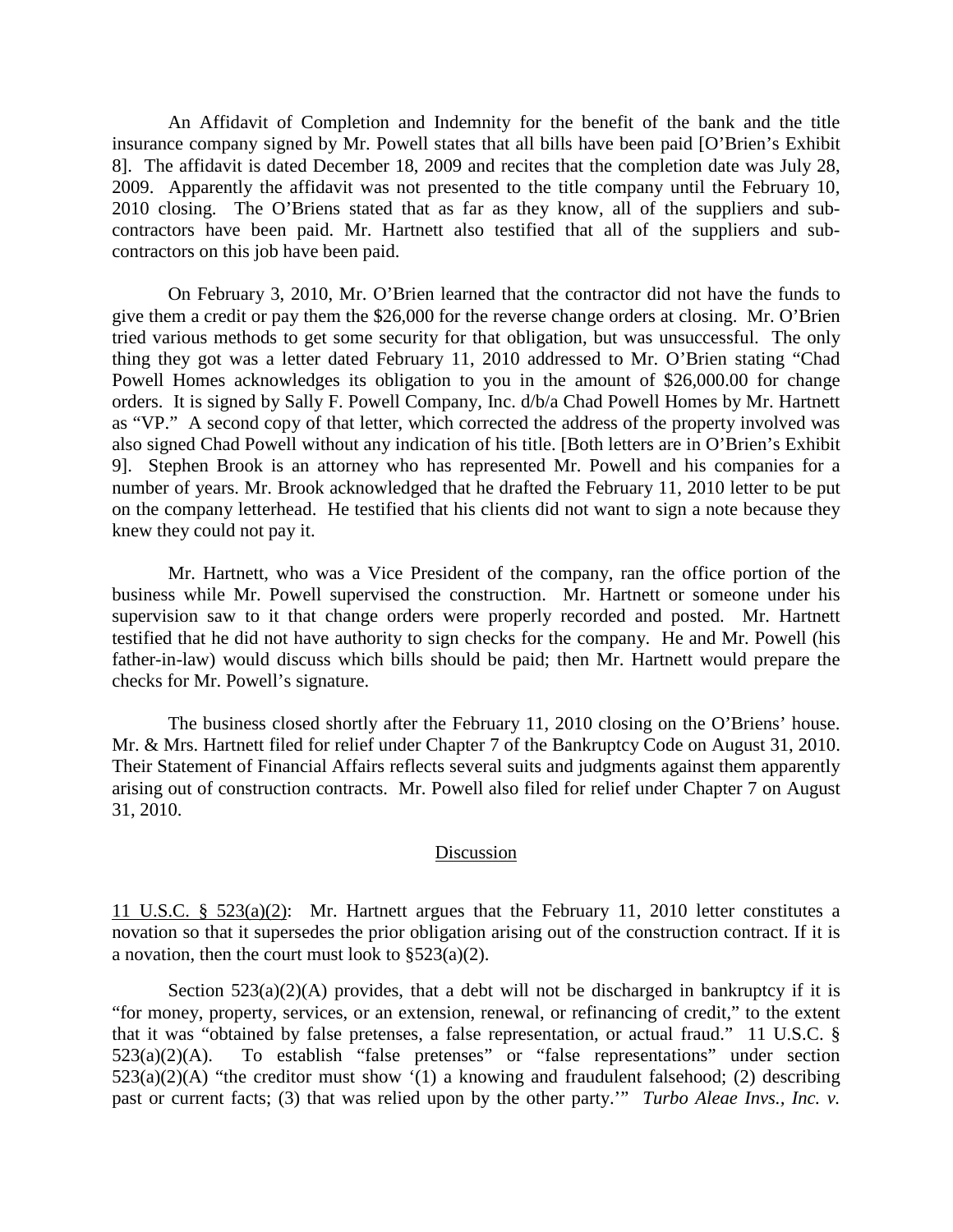*Borschow (In re Borschow)*, 2011 Bankr. LEXIS 1332, at \*44 (Bankr. W.D. Tex. Apr. 8, 2011) (quoting *RecoverEdge, LP v. Pentecost*, 44 F.3d 1284, 1292 (5th Cir. 1995)). For a debt to be deemed non-dischargeable for actual fraud a creditor must show:

(1) that the debtor made a representation; (2) that the debtor knew the representation was false; (3) that the representation was made with the intent to deceive the creditor; (4) that the creditor actually and justifiably relied on the representation; and (5) that the creditor sustained a loss as a proximate result of its reliance.

*[Gen. Elec. Capital Corp. v. Acosta \(In re Acosta\)](https://www.lexis.com/research/buttonTFLink?_m=7dc6df301b34134f2ef9dc45fd2e6d28&_xfercite=%3ccite%20cc%3d%22USA%22%3e%3c%21%5bCDATA%5b2011%20Bankr.%20LEXIS%201042%5d%5d%3e%3c%2fcite%3e&_butType=3&_butStat=2&_butNum=145&_butInline=1&_butinfo=%3ccite%20cc%3d%22USA%22%3e%3c%21%5bCDATA%5b406%20F.3d%20367%2c%20372%5d%5d%3e%3c%2fcite%3e&_fmtstr=FULL&docnum=1&_startdoc=1&wchp=dGLbVtb-zSkAA&_md5=91362b81604f16d3ccec035ba42ecccf)*, 406 F.3d 367, 372 (5th Cir. 2005).

In their pre-trial order and at the hearing, the Hartnetts asserted that they cannot be held individually liable for any debt owed to the O'Briens because they were merely acting as agents of Chad Powell Homes. While the Debtors may not have signed the Contract in their individual capacities, and may not be personally contractually liable under the promissory note, with respect to the allegedly tortious or fraudulent actions of the O'Briens,

Texas courts have routinely found that 'a corporate officer may not escape liability where he had direct, personal participation in the wrongdoing, as to be the 'guiding spirit behind the wrongful conduct or the central figure in the challenged corporate activity.'" *Ennis v. Loiseau*, 164 S.W.3d 698, 707-708 (Tex. App.--Austin [3rd Dist.] 2005) (quoting Mozingo v. Correct Mfg. Corp., 752 F.2d 168, 174 (5th Cir. 1985)). In this case, [the debtor], as a corporate agent, may be held 'individually liable for fraudulent or tortious acts committed while in the service of [his] corporation.' *Shapolsky v. Brewton*, 56 S.W.3d 120, 133 (Tex. App.--Houston [14th Dist.] 2001, pet. denied), disapproved on other grounds, *Michiana Easy Livin' Country, Inc. v. Holten*, 168 S.W.3d 777, 789 (Tex. 2005).

*Morrison v. Western Builders of Amarillo, Inc. (In re Morrison)*, 555 F.3d 473, 481 (5th Cir. Tex. 2009) (addressing a plaintiff's section 523(a) non-dischargeability claims).

The February 11, 2010 letter was a renewal of credit in that ¶ 8.01 of the Contract called for the Contractor, at closing, to either pay the owners for the reverse change orders or give them a credit for that amount. The contactor did neither. Mr. Hartnett made the representation by signing the letter; he knew the representation was false; and he made it with the intent to deceive the O'Briens. The O'Briens actually and justifiably relied on the representation and they sustained a loss as a result of the reliance.

Thus the O'Briens are entitled to a \$26,000 non-dischargeable judgment against Mr. Hartnett.

11 U.S.C. § 523(a)(4): Section 523(a)(4) excepts from discharge any debt "for fraud or defalcation while acting in a fiduciary capacity, embezzlement, or larceny." 11 U.S.C. §  $523(a)(4)$ . "An analysis of nondischargeability under section  $523(a)(4)$  is a two-step process – state law is consulted to determine whether the requisite trust exists; however, the fiduciary nature of the relationship ultimately remains a federal question." *In re Kilroy*, 354 B.R. 476, 493 (Bankr. S.D. Tex. 2006). Here, the O'Briens argued that Mr. Hartnett violated the Texas Construction Trust Fund statute, Tex. Prop. Code § 162.001 et seq., by misapplying construction trust funds, and using them not for the benefit of sub-contractors (as required) but for the benefit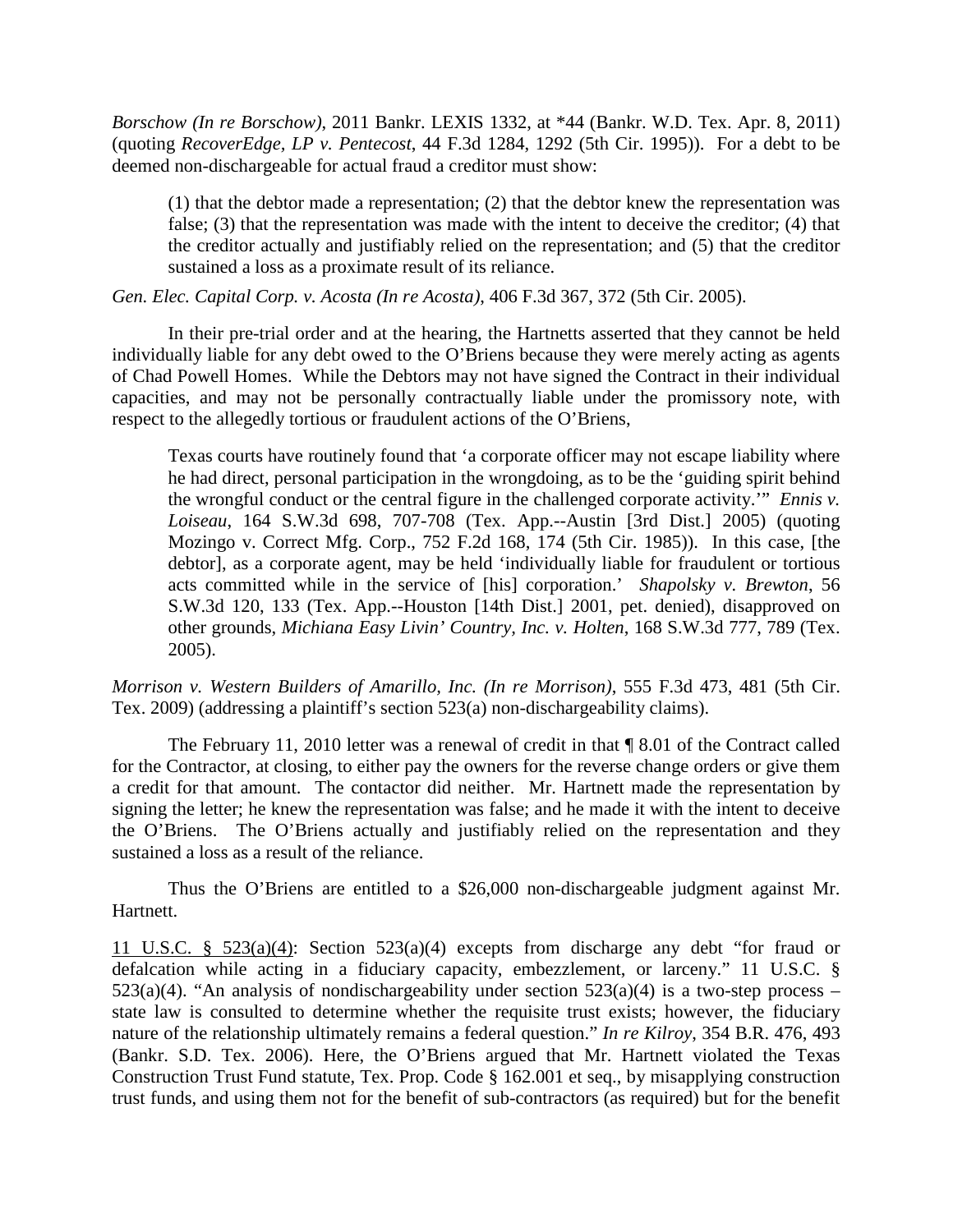of the Hartnetts, individually, and Chad Powell Homes.<sup>[2](#page-5-0)</sup> In short, the O'Briens argued that Mr. Hartnett committed a defalcation while acting in a fiduciary capacity.

Section 162.003 of the Texas Property Code, which defines the beneficiaries under the Texas Construction Trust Fund Act, states,

(a) An artisan, laborer, mechanic, contractor, subcontractor, or materialman who labors or who furnishes labor or material for the construction or repair of an improvement on specific real property in this state is a beneficiary of any trust funds paid or received in connection with the improvement.

(b) A property owner is a beneficiary of trust funds described by Section 162.001 in connection with a residential construction contract, including funds deposited into a construction account described by Section 162.006.

## Tex. Prop. Code § 162.003.

At the hearing, counsel for the Hartnetts correctly pointed out that section 162.003(b) (which provides that property owners are, in certain situations, beneficiaries under the statute) only became effective as of September 1, 2009. *See* am. Acts 2009, 81st Leg., ch. 1277 (H.B. 1513), § 3. The Hartnetts further argued that because all the transfers from the trust fund about which the O'Briens complained occurred prior to September 1, 2009, the Construction Trust Fund Act could not be applied to hold the Hartnetts liable to the O'Briens (as owners).

The court did not find any case-law specifically addressing whether this amendment to the Texas Construction Trust Fund Act has retrospective effect; the statute itself does not expressly state that it does. Under section 311.022 of the Texas Government Code, which governs construction of Texas statutes,<sup>[3](#page-5-1)</sup> "[a] statute is presumed to be prospective in its operation unless expressly made retrospective." Tex. Gov't Code § 311.022 (2011).

Additionally, the Fifth Circuit endorses the general presumption that statutes which alter substantive rights or liabilities (as opposed to those that merely make procedural changes) should not be applied retrospectively. As explained by the Fifth Circuit:

> The Supreme Court recently clarified the circumstances in which a new statute which itself does not explicitly state whether it applies to pending cases should be applied retroactively. *See Landgraf v. USI Film Products, et al.*, 114 S. Ct. 1483, 128 L. Ed. 2d 229 (1994) (deciding whether certain provisions of the Civil Rights Act of 1991, Pub.L. No. 102-166, 105 Stat. 1071 (1991), should be applied

<span id="page-5-0"></span><sup>&</sup>lt;sup>2</sup> The O'Briens also maintained that Mr. Hartnett violated a provision of the Contract whereby the Debtors were obligated to hold the funds advanced by the Plaintiffs for payment to subcontractors when the amount was earned. The O'Briens argued that the Hartnetts did not hold these funds as required, but rather used them for their own personal benefit and for the benefit of and Chap Powell Homes. The court did not find any provision of the Contract that created an express trust in favor of the O'Briens. At best, ¶ 4.5 arguably created a trust in favor of the subcontractors, but no provision created such a trust in favor of the owners.

<span id="page-5-1"></span><sup>3</sup> *See* Tex. Gov't Code § 311.002 (2011) ("This chapter applies to: (1) each code enacted by the 60th or a subsequent legislature as part of the state's continuing statutory revision program; (2) each amendment, repeal, revision, and reenactment of a code or code provision by the 60th or a subsequent legislature; (3) each repeal of a statute by a code; and (4) each rule adopted under a code.").